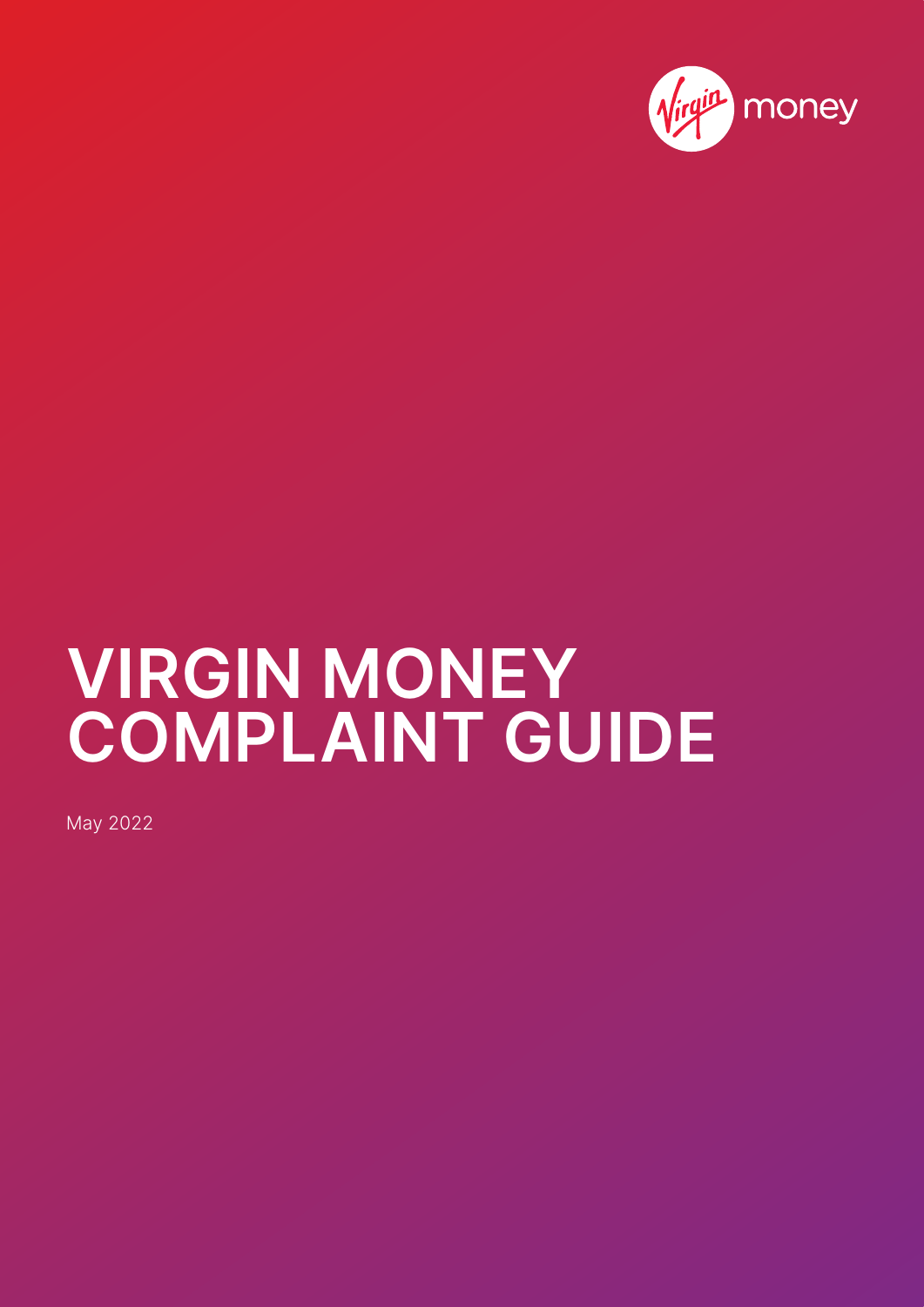# **IF YOU'RE NOT HAPPY WITH OUR SERVICE, WE WANT TO FIX IT**

We're always looking for ways to improve our service, and hearing from customers is a key part of that.

If we don't meet your expectations, we want you to tell us what happened and how we can improve what we do. By hearing your complaint and working with you to resolve it, we'll learn how to prevent it happening again.

#### **What happens when you make a complaint**

If you make a complaint we'll take you through a simple process. Throughout this process we will:

- acknowledge your complaint promptly
- apologise if we've done something wrong
- listen and try to understand your concerns
- treat you with respect, sensitivity and compassion
- consider your complaint fairly and objectively
- act with integrity.

We're happy to help you at any time during the process with any specific needs you may have (see *Extra support* below).

#### **Asking someone to represent you**

You can ask another person to manage your complaint for you, such as a family member, lawyer or financial counsellor. You'll need to give them a written authorisation so they can prove that they're acting for you. In some cases we may still need to contact you directly.

You can locate the Authority Form at [www.virginmoney.com.au/complaints](http://www.virginmoney.com.au/complaints).

### **HOW TO MAKE A COMPLAINT**

#### **1. Tell us what happened**

Contact us using any of the methods and tell us:

- your full name and address (or if someone is representing you, their contact details)
- what went wrong
- what you'd like us to do to fix it.

You can:



Call our local Customer Care Team on **13 81 51** between 8:00 am – 8:00 pm AEST, Monday to Friday or between 9:00 am – 5:00 pm AEST on Saturday.



Send an email to one of the below: **Home Loans and Home Loan** 

**Companion account** [service@virginmoney.com.au](mailto:service%40virginmoney.com.au?subject=)

**Transaction and Savings accounts** [ask@virginmoney.com.au](mailto:ask%40virginmoney.com.au?subject=)

 $\overline{\mathsf{L}}$  of

Send a letter to **Virgin Money Customer Relations Reply Paid 2258, Brisbane Qld 4001**

#### **2. We'll acknowledge your complaint and try to resolve it**

If we receive your complaint over the phone, we'll acknowledge your complaint and try to resolve it immediately.

If we receive your complaint in writing, we will:

- acknowledge it within 1 business day
- give you the name and contact details of the person handling your complaint.

If we can't resolve your complaint immediately, we'll tell you:

- who will be handling your complaint
- their contact details
- when you can expect us to resolve it.

#### **How we'll review your complaint**

We'll aim to find a fair solution to your complaint using all relevant information and common sense. We'll consider your conduct, our conduct and the contract between us. During our review we may need to ask you for more information.

#### **How long it will take**

If your complaint is about financial hardship or a default notice, we'll try to resolve it within 21 days. All other complaints we aim to resolve within 30 days.

If we need more time, we'll explain why and tell you when you can expect our response. We'll also tell you about your right to take your complaint to the Australian Financial Complaints Authority.

#### **How we confirm the result**

We'll confirm any resolution of your complaint in writing if: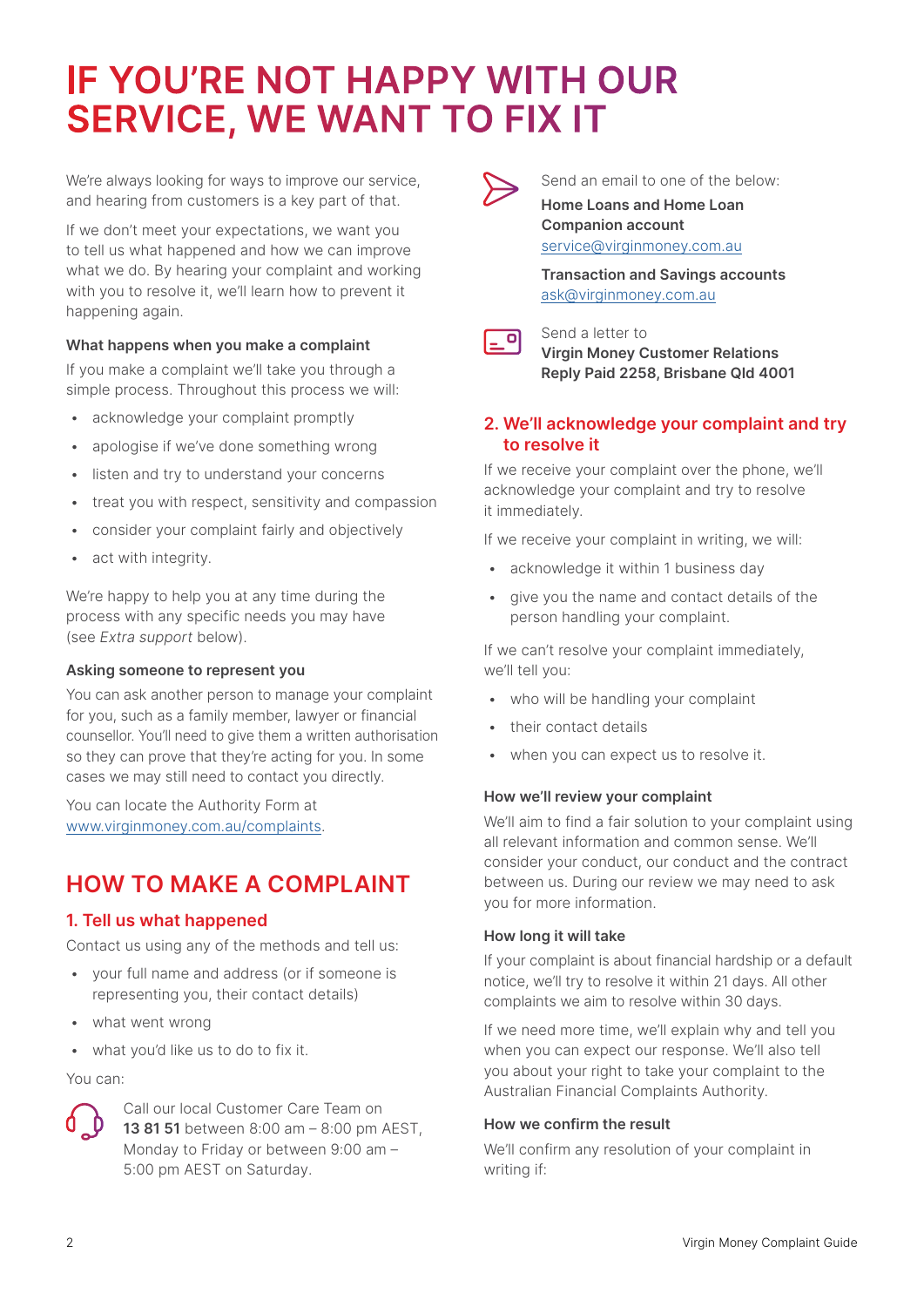- the complaint was about financial hardship, or
- it takes more than five business days to resolve, or
- you ask us to.

If you're satisfied with how we've resolved your complaint, that's the end of the process.

#### **3. If you're not satisfied with our response**

If you're not satisfied with how we've resolved your complaint, you can ask our internal Customer Relations team to review our decision or you can take it to the independent, external dispute resolution scheme provided by the Australian Financial Complaints Authority (AFCA).

#### **Contacting Customer Relations**

You can contact our Customer Relations team on **1800 574 766** between 8:30 am – 5:00 pm AEST, Monday to Friday or send an email to [customer.relations@virginmoney.com.au](mailto:customer.relations%40virginmoney.com.au?subject=).

#### **Contacting AFCA**

If you're not satisfied with our response, you can ask the Australian Financial Complaints Authority (AFCA) to review it. AFCA provides a free, independent external dispute resolution process.

To contact AFCA:



Call them on **1800 931 678** (free call)

Send an email to [info@afca.org.au](mailto:info%40afca.org.au?subject=) or go to [www.afca.org.au](http://www.afca.org.au)

#### Send a letter to

**Australian Financial Complaints Authority** GPO Box 3, Melbourne VIC 3001

You can find out more about AFCA at [www.afca.org.au](http://www.afca.org.au)

## *EXTRA SUPPORT*

#### **If English isn't your first language**



#### **Interpreter services**

If you'd rather speak to us in another language we can arrange an interpreter to help you when you call us. The interpreter services are available free of charge.

#### **Translation services**

This document is available at [www.virginmoney.](http://www.virginmoney.com.au/complaints) [com.au/complaints](http://www.virginmoney.com.au/complaints) in Mandarin, Vietnamese, Arabic, Korean and Cantonese.

#### **If you have vision impairment or low vision**

#### **Braille version**

Please contact us if you need a Braille version of this document. We'll arrange to have it sent to you free of charge.

#### **If you're deaf, hard of hearing or have a speech impairment**

We welcome calls through the National Relay Service. To contact them:

- Telephone Typewriter (TTY), call **133 677**
- Speak and Listen (Voice Relay), call **1300 555 727**
- NRS Chat (Internet Relay), connect to the NRS website or app.

When you get through, ask to be connected to Virgin Money Customer Care Team on **13 81 51**. We're available between 8:00 am – 8:00 pm AEST, Monday to Friday or between 9:00 am – 5:00 pm AEST on Saturday.

The NRS relay officer is present throughout the call to ensure smooth communication, but doesn't change or interfere with what the parties say.

You can find information about which type of call is right for you, and information about their privacy policy on the NRS website:

|        | Website: www.relayservice.gov.au |
|--------|----------------------------------|
| Email: | helpdesk@relayservice.com.au     |
| SMS:   | 0416 001 350                     |
| Voice: | 1800 555 660                     |
| TTY:   | 1800 555 630                     |

#### **If you would like a simplified version of this guide**

We know that our customers have a diverse range of communication needs and by providing an Easy English guide on how to make a complaint, we are providing a different way for you to access this important information. You can download the Easy English guide at [www.virginmoney.com.au/complaints](http://www.virginmoney.com.au/complaints).